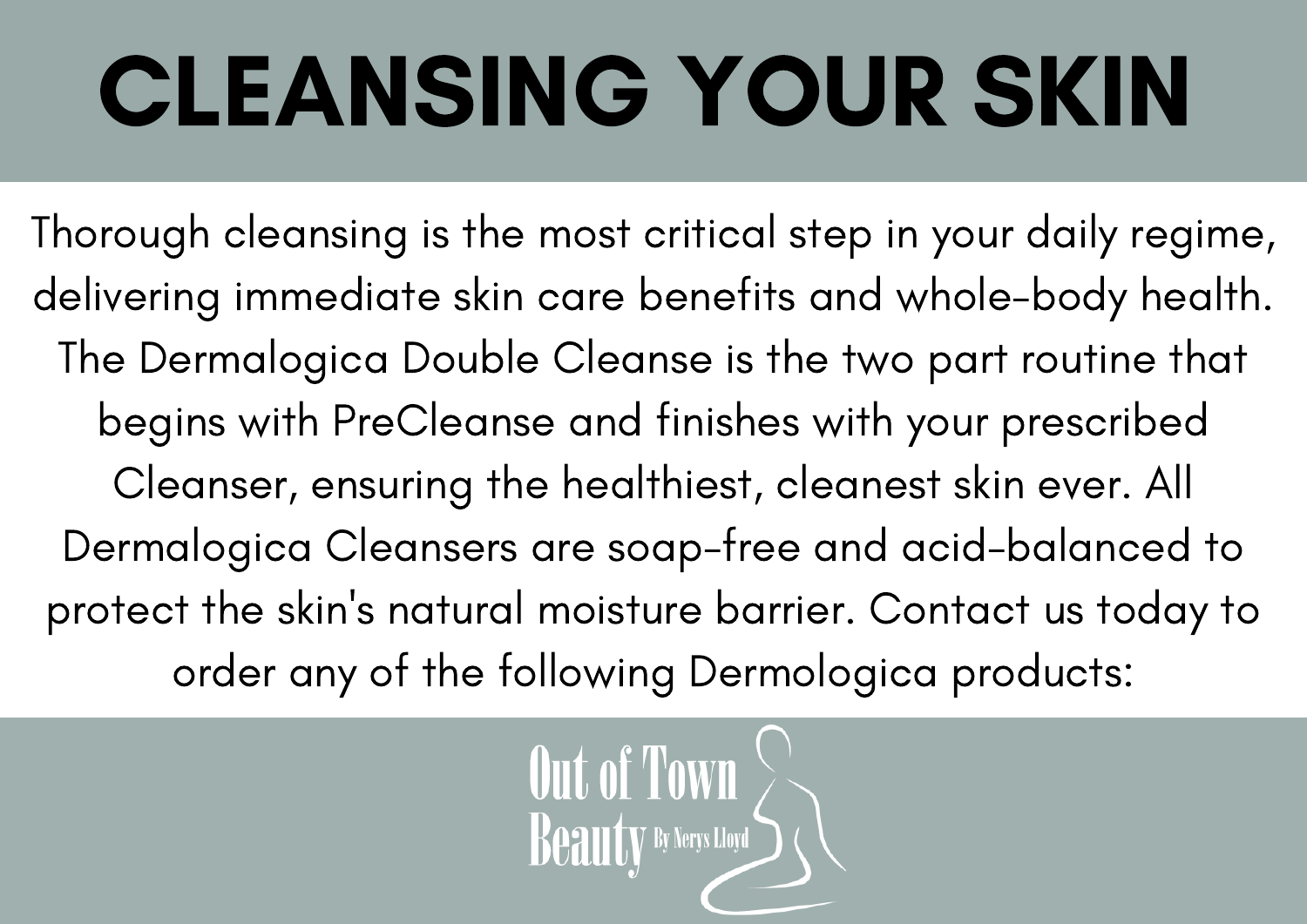# SPECIAL CLEANSING GEL (All skin types) 250ML OR 500ML

#### **Description**

A concentrated soap-free, foaming gel designed to thoroughly remove impurities without disturbing the skin 's natural balance.

### **Application**

Following the application of PreCleanse, gently lather a small amount in moistened hands and apply to dampened face and throat. Rinse with warm water and repeat for professional results. Follow with Multi-Active Toner and prescribed Dermalogica Moisturiser.

#### **Ingredients**

Quillaja Saponaria, melissa officinalis (balm mint) and lavandula angustifolia (lavender).

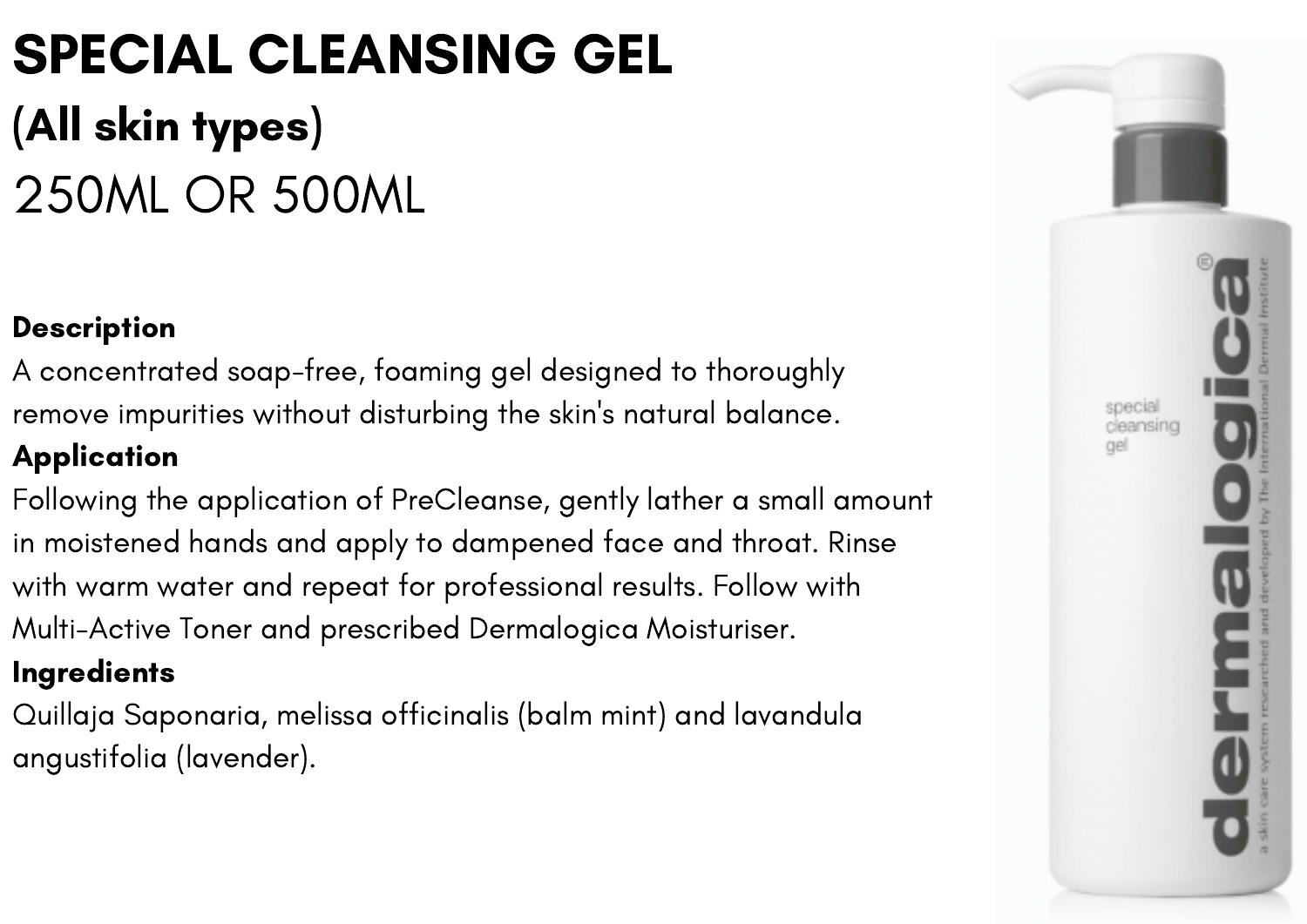# ULTRA CALMING CLEANSER

### (Environmentally-sensitized skin type)

# 250ML OR 500ML

### **Description**

An extremely gentle cleansing Gel-cream that can be either rinsed off or gently removed with a tissue or The Sponge Cloth. Helps combat skin sensitivity caused by exposure to pollution, harsh climate, stress, hormonal imbalance, irritating cosmetic products and other environmental influences.

### **Application**

Following the application of PreCleanse, apply to the face and throat, gently massaging with fingertips with light, upward strokes. Rinse thoroughly with warm water or remove with dry cotton pads. Follow with Soothing Protection Spray and Barrier Repair.

### **Ingredients**

Fumeric acid, fumaria officinalis (fumitory),extract, citrus medica limonum (lemon) fruit, lavandula angustifolia (lavender), echinacea purpurea (coneflower), rubus idaeus (raspberry) fruit, cucmis sativus (cucumber) fruit and panthenol (vitamin B-5).

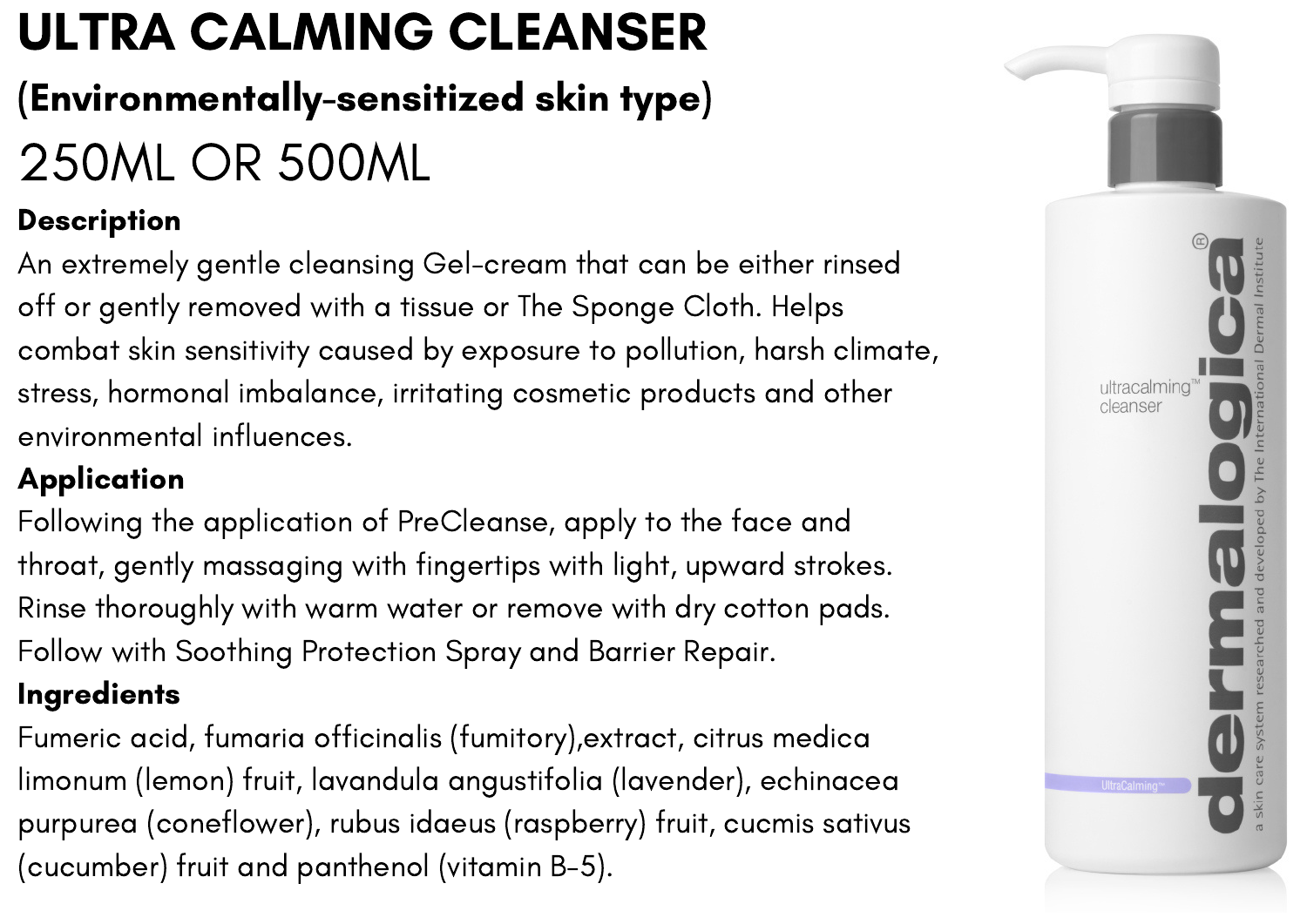### ESSENTIAL CLEANSING SOLUTION

### (Dry skin type or for signs of aging) 250ML OR 500ML

### **Description**

A rich, creamy cleanser that gently lifts impurities from dry, sensitive skin while deep-conditioning and soothing irritation.

### **Application**

Following the application of PreCleanse apply to dampened face and throat, massaging with light, upward strokes. Concentrate on areas of excessive dryness and impurities. Rinse with warm water, and repeat for professional results.

#### **Ingredients**

Carthamus tinctorius (safflower), ascorbyl palmitate (vitamin C), tocopheryl acetate (vitamin E), rosmarinus officinalis (rosemary) leaf and citrus medica limonum (lemon) fruit.